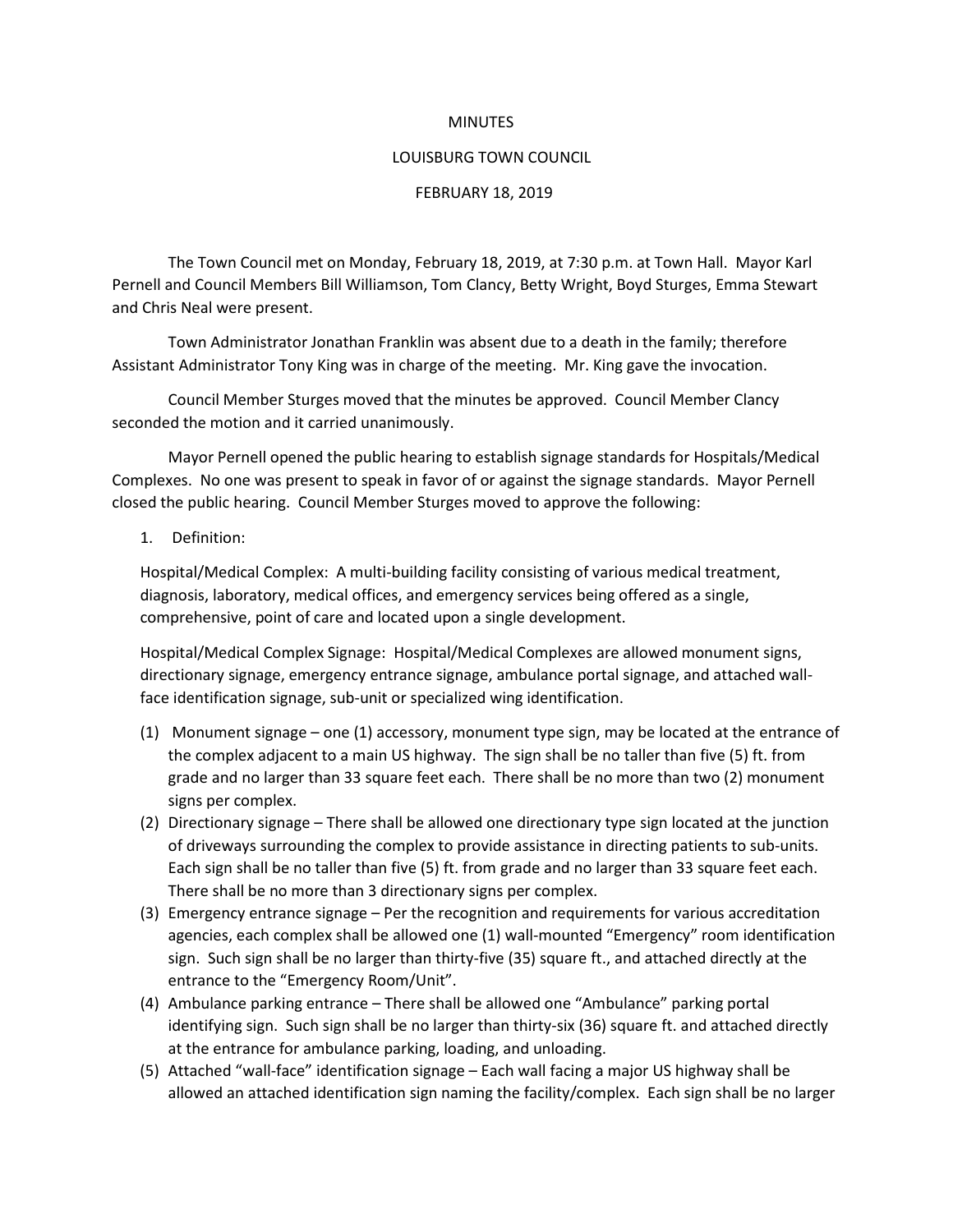than thirty-five (35) square ft. and internally lighted. Each sign shall be located on a wall elevation that is the same side as the monument sign. There shall be no more than two (2) such signs allowed per complex.

## Council Member Stewart seconded the motion and it carried unanimously.

Mayor Pernell opened the public hearing on consideration of a Text Amendment to prohibit flashing, chasing, rope/string lights in commercial windows and window frames. Nick Leapley, 111 Person Street, Louisburg, N. C. stated that he had operated a business that had a flashing open sign. Mr. King said the open sign would be allowed but the flash would be turned off. Mr. Leapley asked if the rope lights would be included and Mr. King said that they would. Mayor Pernell closed the public hearing. Council Member Sturges moved to approve the following text amendment:

# 2. Definition:

Signs Prohibited. The following signs are expressly prohibited within all zoning districts:

Flashing lights, "chasing" lights, and string or rope lighting that is not explicitly associated with the traditional observance of a holiday is prohibited. Displays and lighting erected in observance of a holiday and that do not bear any advertising messages shall be exempt from this prohibition but must be removed within ten (10) days following the holiday. All lighting regulated by this section is required to be removed no later than July 1, 2019, in order to comply with this section.

Council Member Wright seconded the motion and it carried unanimously.

Mayor Pernell opened the public hearing on consideration of a Text Amendment to establish in which districts "sweepstakes" are allowed as a permitted use. Linda Keith, 122 Grant Street, Louisburg, N. C. asked if we have to have so many sweepstakes. Mr. King explained that the Town has no authority to limit the number. Bobby Cooper, 701 North Main Street, Louisburg, N. C. asked where B-1 is located. Mr. King explained that B-1 (Downtown Business) is downtown and B-2 (Highway Business) is on Bickett Boulevard. Mr. Cooper was concerned with the sweepstakes having a negative effect on property values. Attorney Ed Bartholomew, 105 Justice Street, Louisburg, N. C. explained that the legislative process may take care of the sweepstakes problem, as they are having discussions now. Council Member Williamson stated that maybe the matter should be tabled until the Town Attorney could take a closer look at it. Mayor Pernell closed the public hearing. Council Member Sturges moved to approve the following text amendment:

# 3. Definition

Video Sweepstakes Operation. Any business enterprise, whether as a principal or an accessory use, where persons utilize electronic machines, including but not limited to computers and gaming terminals, to conduct games of chance, including sweepstakes, and where cash, merchandise or other items of value are redeemed or otherwise distributed, whether or not the value of such distribution is determined by electronic games played or by predetermined odds. This term includes, but is not limited to internet cafes, internet sweepstakes, and cybercafes. This does not include any lottery approved by the State of North Carolina.

Consideration of Standards: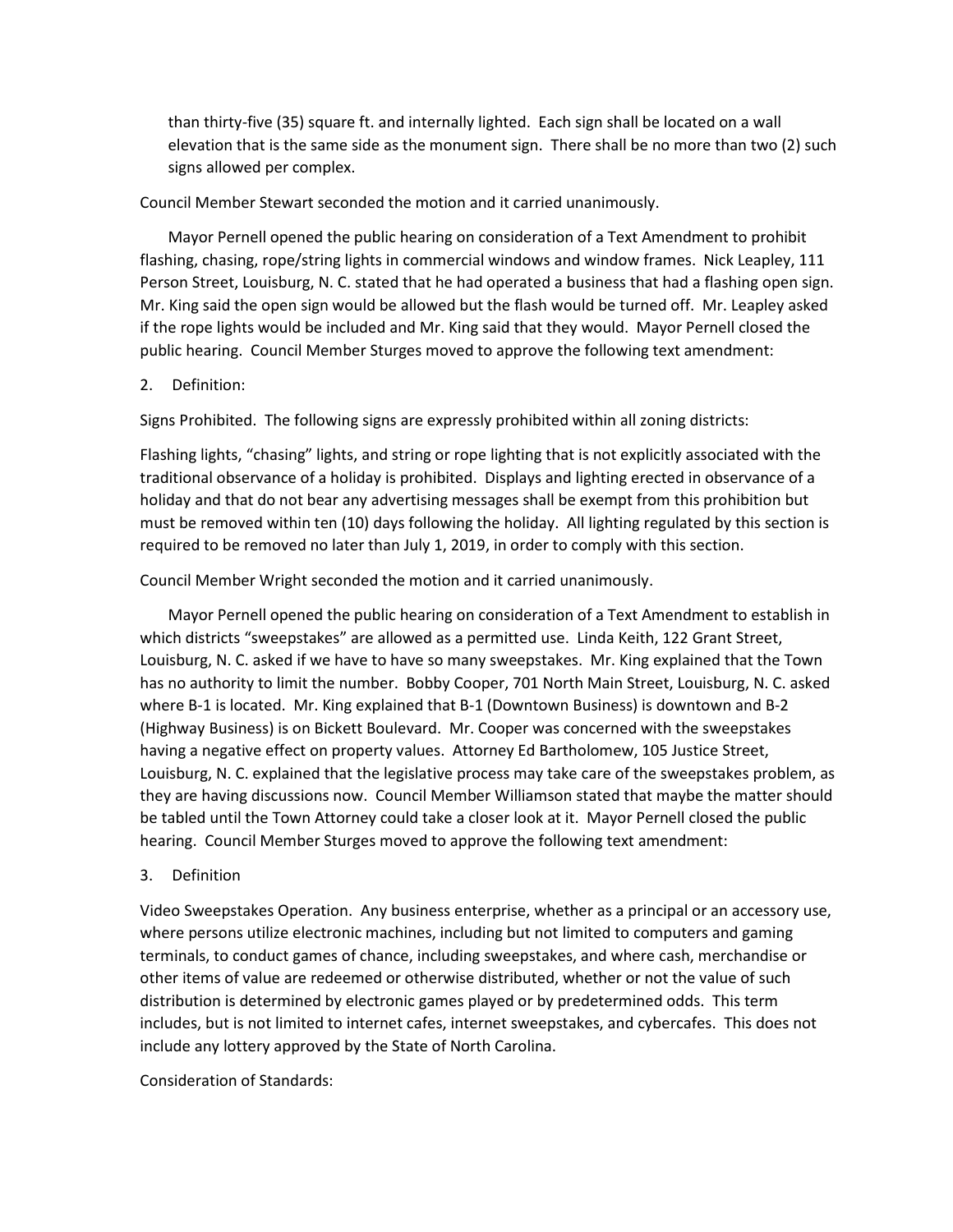- (1) Unaccompanied persons under the age of eighteen (18) are prohibited from entering the premises.
- (2) The hours of operation shall be limited to Sunday through Thursday 9:00 a.m. to 1:00 a.m., and Friday and Saturday 9:00 a.m. to 2:00 a.m.
- (3) A maximum of one hundred (100) machines are allowed at each establishment.
- (4) Two (2) or fewer machines are classified as an accessory use and shall not be bound by the standards of this section.
- (5) All uses meeting the definition of Internet Sweepstakes Facilities that were established prior to December 3, 2012 shall cease operations and close or be brought into compliance with North Carolina law.
- 4. Amend the Ordinance by listing "Video Sweepstakes Operations" as a permitted use only in the Highway Business, B-2 zoning district.

Council Member Wright seconded the motion. Mayor Pernell and Council Members Neal, Stewart, Sturges, Wright and Clancy voted in favor of the motion. Council Member Williamson voted against the motion. Motion carried.

Council Member Sturges moved to adopt Ordinance 2019-1 to amend the Louisburg Zoning Ordinance to regulate development and use of land. Council Member Clancy seconded the motion and it carried unanimously.

Council Member Sturges moved to appoint Linda Keith to the Planning Board. Council Member Clancy seconded the motion and it carried unanimously.

Council Member Sturges moved to appoint Terri Elliott to the Historic Preservation Commission. Council Member Stewart seconded the motion and it carried unanimously.

Council Member Sturges moved to move Elizabeth Hathcock from an alternate member of the Historic Preservation Commission to a full- time member. Council Member Clancy seconded the motion and it carried unanimously.

Council Member Sturges moved to approve the financing for two trash trucks and a dump truck, \$275,000 at 3.10% for a period of 5 years with First Citizens Bank. Council Member Stewart seconded the motion and it carried unanimously.

Assistant Administrator of Operations Ray Patterson explained that there is no place for dumpsters behind the businesses on East Nash Street due to the renovations at the rear of the buildings. He explained that the Town Administrator has spoken with Safe Space about moving the dumpsters behind the Safe Space Variety Shop on Spring Street. Council Member Sturges moved to approve the lease with Safe Space, giving the Town Administrator authority to make minor changes if necessary. Council Member Wright seconded the motion and it carried unanimously.

Mr. King presented a Petition for Voluntary Annexation for lots on the east side of Woodbine Drive. He explained that a portion is in the city but half of it is out. Council Member Sturges moved to have the Town Clerk to certify the Petition for Voluntary Annexation of Contiguous Property, 5 lots owned by R & R Construction of Louisburg, LLC, Tax #2805-95-6883. Council Member Clancy seconded the motion and it carried unanimously.